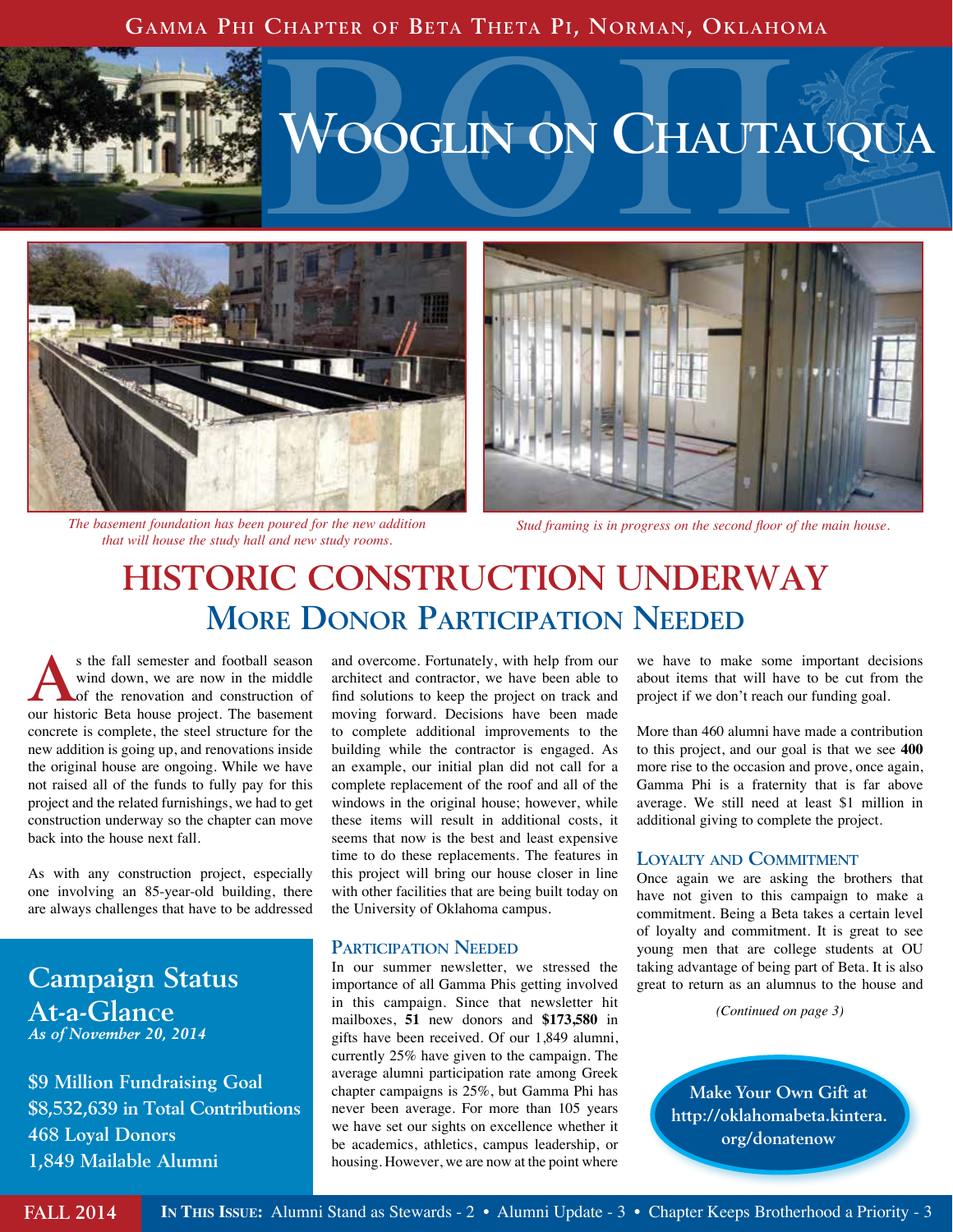### **Gamma Phi Class Participation** *How Is Your Pledge Class Doing?*

| 1938 | \$1,000     | 17%     |
|------|-------------|---------|
| 1941 | \$50        | 14%     |
| 1946 | \$2,300     | 30%     |
| 1947 | \$1,000     | 9%      |
| 1948 | \$11,00     | 57%     |
| 1949 | \$229,600   | 50%     |
| 1950 | \$1,150     | 13%     |
| 1951 | \$1,624,550 | $100\%$ |
| 1952 | \$23,000    | 58%     |
| 1953 | \$500,500   | 15%     |
| 1954 | \$24,800    | 32%     |
| 1955 | \$24,500    | 19%     |
| 1956 | \$5,000     | 4%      |
| 1957 | \$11,000    | 21%     |
| 1958 | \$8,000     | 11%     |
| 1959 | \$94,500    | 50%     |
| 1960 | \$18,500    | 21%     |
| 1961 | \$5,500     | 25%     |
| 1962 | \$72,500    | 50%     |
| 1963 | \$140,000   | $18\%$  |
| 1964 | \$10,000    | 5%      |
| 1965 | \$290,652   | 26%     |
| 1966 | \$62,750    | 64%     |
| 1967 |             | 36%     |
| 1968 | \$341,000   | 50%     |
|      | \$83,500    |         |
| 1969 | \$20,800    | 22%     |
| 1970 | \$24,500    | 24%     |
| 1971 | \$156,600   | 37%     |
| 1972 | \$177,000   | 31%     |
| 1973 | \$167,500   | 35%     |
| 1974 | \$647,500   | 52%     |
| 1975 | \$207,250   | 41%     |
| 1976 | \$678,250   | 44%     |
| 1977 | \$264,250   | 16%     |
| 1978 | \$201,250   | 38%     |
| 1979 | \$23,000    | $10\%$  |
| 1980 | \$259,000   | 32%     |
| 1981 | \$561,850   | 53%     |
| 1982 | \$270,000   | 27%     |
| 1983 | \$35,500    | 18%     |
| 1984 | \$195,320   | 45%     |
| 1985 | \$68,700    | 40%     |
| 1986 | \$56,000    | 15%     |
| 1987 | \$154,000   | 21%     |
| 1988 | \$80,505    | $28\%$  |
| 1989 | \$8,020     | 13%     |
| 1990 | \$30,050    | 14%     |
| 1992 | \$5,000     | $10\%$  |
| 1993 | \$15,000    | 14%     |
| 1994 | \$5,000     | $10\%$  |
| 1995 | \$11,000    | 15%     |
| 1996 | \$10,200    | 31%     |
| 1997 | \$5,000     | 10%     |
| 1998 | \$63,150    | 23%     |
| 1999 | \$7,500     | 7%      |
| 2000 | \$10,000    | $11\%$  |
| 2001 | \$6,350     | 6%      |
| 2002 | \$4,500     | 6%      |
| 2003 | \$3,500     | $4\%$   |
| 2004 | \$13,750    | 5%      |
| 2005 | \$25,008    | $9\%$   |
| 2006 | \$18,500    | 16%     |
| 2007 | \$39,750    | 13%     |
| 2008 | \$25,075    | 16%     |
| 2010 | \$2,500     | 3%      |
|      |             |         |

### **Alumni Stand as Stewards of Beta Legacy**

Through the early stages of this campaign, several of<br>our members have stepped up to lead their class'<br>fundraising efforts. These men are rallying the troops<br>and making sum agreement and the state of the state of them our members have stepped up to lead their class' fundraising efforts. These men are rallying the troops and making our new home a reality. Here's what a few of them had to say.



#### **George Lampton '51**

"The Beta house is a reminder of the important milestone it played in my life. I was, truthfully, only an average student. The forced study hall and mentoring of upperclassmen were instrumental in getting my degree. Of equal importance, the house is a reminder of the lifelong friendships I established while living

*A Friday night cleanup in October of 1951. If we work together, we can accomplish great things.*

there. Our class came from small towns, mid-size cities and large metropolitan areas. From poor, mid-income, and wealthy families. Okies and guys from other states. All of

our memories come flooding back when we view a picture of the house, and we all want to keep it preserved and updated.

"Our class knew that the house was in need of repair and updating to be competitive with the other fraternities, and the most rewarding part of the solicitations I've made to my brothers has been the enthusiastic response I've received. The house meant so much to each one of them and they all wanted to show their support financially."

#### **Chauncey Klingensmith '59**

"My desire to contribute to the campaign was based on the recognition of how important and meaningful my Beta relationships were, both in my college years and in the times since. I agreed to be a class leader because I knew it would enable me to make contact with many good friends that I, perhaps, had been remiss in keeping up with. The reward was just that, talking and reminiscing about times gone by."

#### **David Rainbolt '74**

"My pledge brothers have remained close over the years. I think our class participation in this campaign reflects our appreciation that the Beta house brought us together way back in 1974."



#### **Daniel Medley '85**

"I chose to contribute because of the impact of my experience as a member and the opportunity to provide the greatness of Zeta Phi to future generations. Someone provided the same thing for me and I am thankful for it. Throughout this campaign I've received great joy from the many interactions with my pledge brothers."

#### **Matt Allen '98**

"Gamma Phi has given me so much personally and professionally that if I were to quantify the value as a

dollar amount, my donation would only be a fraction of the amount received. There's a stewardship involved as an alumnus. While I was an active member, many alumni gave time and money to the chapter to forward its goals to my direct benefit. Now that I am an alum, it is my turn to step up to the plate and also be a bridgebuilder. The most rewarding part of being a class leader has been the affirmation of my own enthusiasm for Gamma Phi as shown by others' donations."

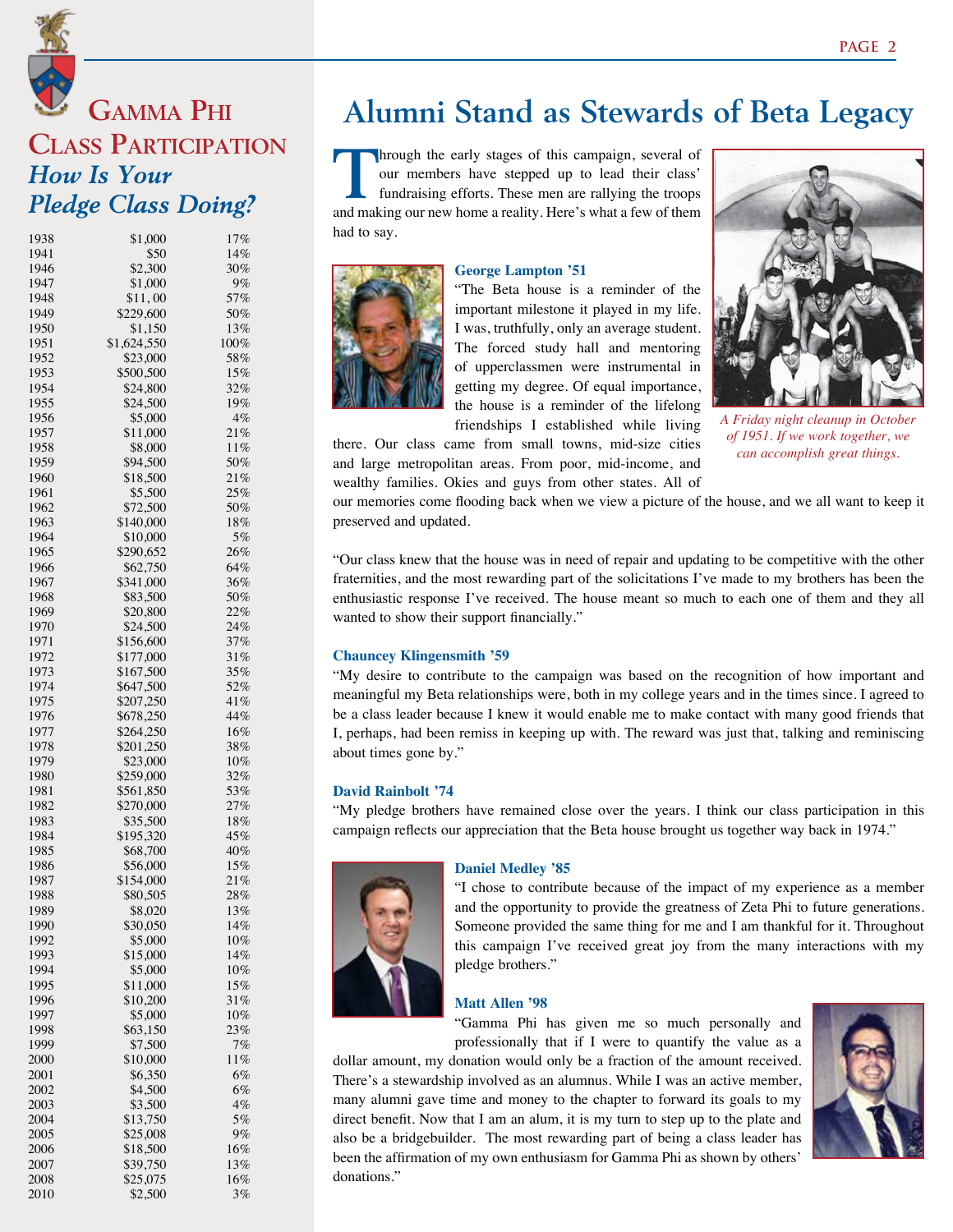### **HISTORIC CONSTRUCTION UNDERWAY**

*(Continued from page 1)*

have pride in 800 Chautauqua. To achieve our goals we will need financial commitment from all Gamma Phi alumni.

We are asking everyone to show their loyalty by making somewhat of a stretch donation. Since we are in need of donations that are larger than normal, we are giving the option to make pledges that can be paid out over five years. Gifts can be made online through our secure giving form at http://oklahomabeta.kintera.org/donatenow. Alternatively, use the pledge card enclosed to make your pledge today. Donors contributing \$2,500 or more will be featured on a plaque prominently displayed in our new chapter house.

Our Gamma Phi alumni of the past created the 800 Chautauqua house you enjoyed. It's time to repay your debt to them by doing the same for active and future members. The preeminence of our new house ensures the chapter's future. Thank you for your support!

Yours in \_kai\_, **Robert Beall '80**, Campaign Chairman (817) 399-1100 / robert@rsbeall.com

### **ALUMNI UPDATE**

**Burke Mordy '54** and **Martin Dyer '49** have practiced law for more than 60 years. Burke is getting ready to retire in 2015. He lives in Ardmore, Okla., with his wife of 61 years, Dana. E-mail: mordylaw@ sbcglobal.net

**John Coffey '63** and his wife, Carolyn, make their home in Oklahoma City, where John is an attorney with White, Coffey and Fite. They have one child, Casey. E-mail: jcoffey@wcgflaw.com

**John Coker '72** is the recipient of the 2015 Virginia Association of Orthodontists Distinguished Service Award. He is an orthodontist and lives in Fredericksburg, Va., with his wife, Linda, a Kappa Kappa Gama. They have three children: Tug, Lindsay, and Lorie. E-mail: jhcoker@verizon.net

**Brian Owen '89** lives in Katy, Texas, and is the senior land manager for BHP Billiton Petroleum. He has one child, Sam. E-mail: brian. owen@bhpbilliton.com

Peter Disterlic '93 works for BNSF Railway as the senior manager of national accounts for IP sales. He and his wife, Nancy, have three children: Michael, Cole, Alaina, and live in Fort Worth, Texas. E-mail: pvdndd@verizon.net

**Matthew Wilson '02** is a lieutenant commander with the U.S. Navy. His service will end in the summer of 2015, when he hopes to relocate to Oklahoma. "It will be good to be back!" He and his wife, Tara, have two children, Madeline and Landon. E-mail: mwilsonmd@ alumni.ou.edu

**Bradley Cantrell '11** and his wife, Kristin, live in Tulsa. He is the drilling/completion engineer for Cimarex Energy. E-mail: bcantrell56@gmail.com

### **Gamma Phi Chapter Keeps Brotherhood a Priority while Not Living in Chapter House**

B

 $-\Theta$ 

**P** 

Living outside of 800 Chautauqua has created some interesting challenges this year. However, this has not stopped the good brothers from remaining extremely close. The actives have taken challenges this year. However, this has not stopped the good extra steps to further the bonds that would be otherwise created living inside the walls of Phi Kai Phi. The values and principles of this chapter require all of us to hold brotherhood and the bonds of our friendship in the highest regard.



*While members are not currently living in the house at 800 Chautauqua, pledges still built a barn in the front yard for Barn Dance and Farmer's Daughter.*

Most of the actives are living together in an apartment complex south of Highway 9. Having a central location for all of the brothers to live together and gather has created an environment similar to that of the Beta house. Further, the actives and pledges alike have made a special effort to take trips with each other. Thankfully, Sooner football provides a wonderful platform for this. Roughly 25 seniors and juniors journeyed up the turnpike to Tulsa to watch the Sooners take on the formidable Tulsa Golden Hurricanes. We thank the great alumni support of **Brad Boone '82**, **Ty Boone '84**, and **Dick Boone '59** for allowing this great weekend to go off without a hitch.

A few weeks later, nearly 50 brothers traveled south on I-35 for the game against TCU. These two weekends were not to be outdone by OU-Texas weekend. Each pledge class, including the pledges, left Norman on the Thursday before the game and enjoyed each other's company in places like McAlester and Antlers. All members and pledges stayed together in the same hotel down in Dallas. Although away games provide all of the members a great opportunity to have fun together, the Betas have organized several different events for all of the members to be together within Norman city limits.

On the Sunday following the Homecoming game, the members played paintball with each other and enjoyed the bonds of brotherhood. Finally, a trip to an OU hockey game is in the works so that all can enjoy Norman's greatest show on ice. It has been challenging for all of the brothers and alumni this year without the house, but this challenge has not hindered the bonding of our brotherhood.

Yours in \_\_kai\_, **Drew Boone '15**, Chapter Vice President 21.dboone@gmail.com